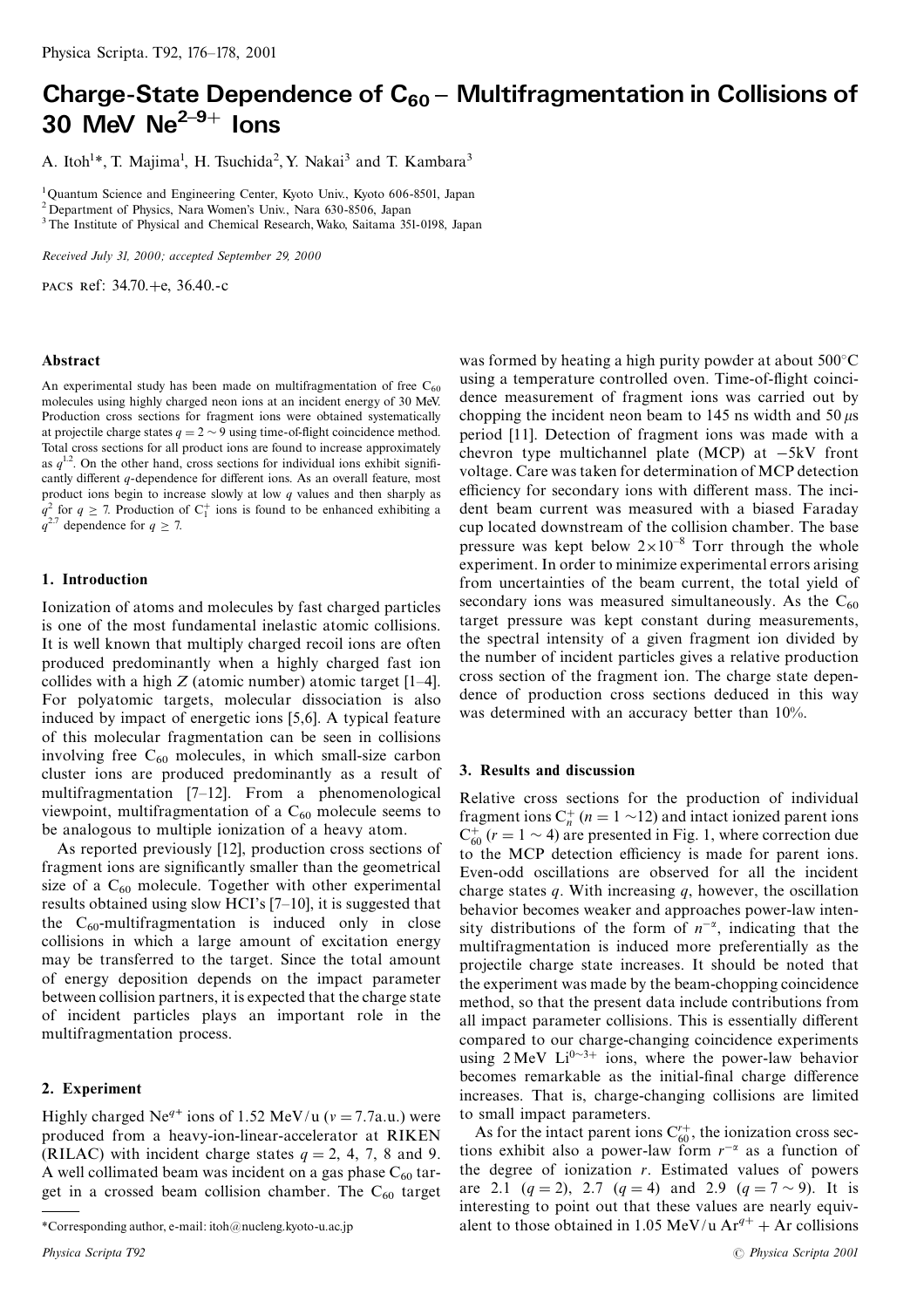

Fig. 1. Cross sections for the production of fragment ions  $C_n^+$  and intact ions  $C_{60}^{r+}$  as a function of *n* or *r*.



Fig. 2. Cross sections for various product ions as a function of the projectile charge state q. The symbol  $\Sigma_n$  represents the sum of cross sections over small fragment ions  $C_n^+$  of  $n = 1 \sim 12$ , and "total" is the total cross sections of all product ions.

[3], indicating a similarity of  $C_{60}$  to a multielectron single atom.

The incident charge state dependence of the production cross sections are shown in Fig. 2 for some typical product ions. Here, the values denoted by  $\Sigma_n$  are the sums of cross sections over small fragment ions  $C_n^+$  from  $n = 1$  to 12, and "total" represents total production cross sections of all the produced ions including parent and their daughter ions. The "total" cross sections increase as  $q^{1.2}$  as shown in the figure. An interesting result is that the single ionization production cross sections  $(C_{60}^+)$  are almost equivalent to those of total small fragment ions  $\Sigma_n$  at all the incident charges.

One can see clearly that, for most fragment ions, the cross section variation as a function of  $q$  cannot be expressed in a simple power-law form of  $q^{\beta}$  over the whole range of q. Instead, the cross sections increase slowly in the low  $q$  range and then increase steeper with  $\beta$  of about 2 in the higher q range. A careful analysis shows that the values of  $\beta$  in the low q range  $(q \le 7)$  are different for different ions. As for intact parent ions  $C_{60}^{r+}$ , it was found that the values of  $\beta$  for  $q \le 7$  become smaller with increasing r. This result apparently contradicts the tendency observed in usual ion-atom collisions where multiple ionization has steeper  $q$ -dependence compared to single ionization [1,2]. It seems that the multiple ionization of  $C_{60}$  can not be described on the basis of the independent electron model [1]. Furthermore, it also indicates that multiply ionized parent ions may decay into small fragment ions with high probabilities as the value of  $r$  increases, leading to weaker q-dependence of the final production yields of these parent ions. It should be noted that the lightest ion  $C_1^+$  increase as  $q^{1.4}$  for  $q = 2 \sim 4$  and  $q^{2.7}$  for  $q \ge 7$ . These large values seem to support the assumption described above.

Different from light ions like  $C_1^+ \sim C_3^+$ , production yields of intermediate fragment ions were found to be nearly constant in the range  $q = 4 \sim 7$ , as demonstrated for  $C_7^+$  in Fig. 2. This fact indicates clearly the existence of a competing process that reduces the production of these ions. In order to see more clearly this somewhat surprising  $q$ -dependence, intensity ratios between  $C_n^+$  and  $\Sigma_n$  are plotted in Fig. 3. One can see obviously that the larger fragments ( $n > 5$ ) tend to decrease at  $q = 4$  and stay nearly constant for  $q \ge 7$ . On the other hand,  $C_1^+$  begins to increase sharply at  $q = 4$ , and an intermediate behavior is found for ions of  $n = 2$ and 3. These results correspond to the power-law distri-



Fig. 3. Intensity ratios between  $C_n^+$  and  $\Sigma_n$  as a function of q.